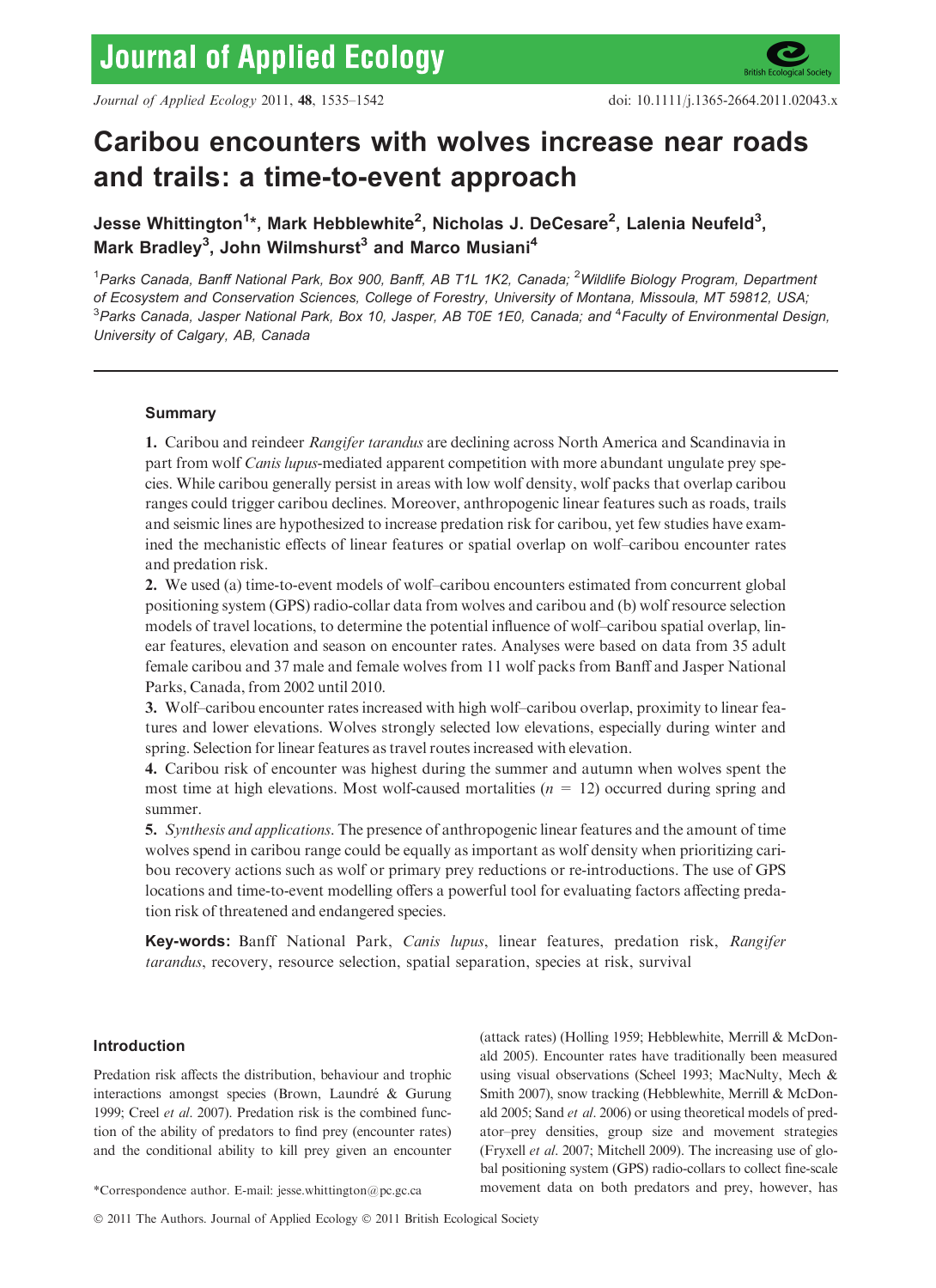great potential to provide insights into the mechanisms of predation risk by allowing further examination of factors affecting both encounter and mortality rates (Merrill et al. 2010). Eriksen et al. (2008) examined observed and expected distances between wolf and moose Alces alces GPS collar locations to test whether or not wolves actively searched for moose. We build upon their approach using time-to-event modelling to examine factors affecting encounter rates between wolves and their endangered prey, woodland caribou.

Caribou and reindeer populations are declining through much of their range in North America and Scandinavia (Vors & Boyce 2009; Nellemann et al. 2010), and woodland caribou within the Southern Canadian Rockies are listed as threatened under Canada's Species At Risk Act (COSEWIC 2002). Many of the declines are thought to be driven by anthropogenic changes to landscapes resulting in wolf-mediated apparent competition between caribou and more abundant ungulate prey (Wittmer, Sinclair & McLellan 2005; DeCesare et al. 2010). There are two proposed mechanisms affecting wolfmediated apparent competition for caribou. First, conversion of old forests into early seral stage forests increases habitat quality for primary prey such as moose (Serrouya et al. 2011) possibly resulting in increased wolf densities and lower caribou survival rates (James et al. 2004; Sorensen et al. 2008). Secondly, anthropogenic linear features such as roads or seismic exploration lines provide wolves with efficient travel routes into caribou range (James & Stuart-Smith 2000). Caribou counter predation risk near these features by avoiding roads and seismic lines (Dyer et al. 2001; Nellemann et al. 2001) yet still may have lower calf recruitment (Environment Canada 2009) and population growth rates in areas with high densities of linear features (Sorensen et al. 2008; but see Sleep & Loehle 2010). Both mechanisms occur in many caribou ranges where forest conversion and creation of linear features occur simultaneously. We focus on the wolf-mediated effects of anthropogenic linear features within a protected landscape containing little forest conversion. Despite the links between linear features and population-level declines, few studies have directly examined the mechanisms underlying how linear features, predator density and predator–prey overlap affect predation risk (James & Stuart-Smith 2000). Understanding mechanisms of anthropogenically enhanced predation risk is of vital conservation importance given the widespread declines in woodland caribou across their entire range.

Wolves are a dynamic and resilient species that have high growth potential but are also subject to high levels of humancaused mortality (Weaver, Paquet & Ruggiero 1996; Fuller, Mech & Cochrane 2003). Consequently, the density of wolves and their spatio-temporal overlap with caribou can vary greatly over time. While caribou have poor survival and recruitment rates in areas with high wolf density (Bergerud & Elliot 1986), it is not quantitatively clear how wolf–caribou overlap and variability in that overlap affects caribou demographic rates. This information is important for predicting the likelihood of caribou persistence (DeCesare et al. 2011) and for prioritizing recovery actions within caribou populations (McLellan et al. 2010; Schneider et al. 2010). For instance, Banff and Jasper National Parks in Canada are considering translocation-based management as a means to recover declining or extirpated woodland caribou populations (DeCesare et al. 2011) but still need to assess how the amount of wolf–caribou overlap and interactions with primary prey would influence the likelihood of persistence.

Prey species reduce their risk of predation from learning predators by moving (Alonzo, Switzer & Mangel 2003; Mitchell 2009) and by occurring in areas with low probability of attack success (Creel et al. 2005; Laundré 2010). Woodland caribou reduce predation risk by occurring in low densities and in areas with few other prey species (Wittmer et al. 2005), but little is known about how these caribou, in the face of increasing wolf overlap, would fare in the predator–prey shell game (Mitchell 2009).

Here, we used time-to-event models (Cox proportional hazards) to determine the effects of wolf–caribou overlap, roads, trails and elevation on encounter rates: important components of predation risk (Hebblewhite, Merrill & McDonald 2005). We defined encounters as the spatio-temporal overlap between caribou and wolf GPS locations (Eriksen et al. 2008). We further tested the hypothesis that caribou spatially separate themselves from and avoid encounters with wolves by comparing encounters rates of concurrent wolf and caribou locations to a null model of encounter rates.

We also examined how the association between wolf travel routes and linear features (roads and trials) changed with elevation and season using resource selection analyses of wolf travel routes. Wolves clearly select linear features as travel routes (James & Stuart-Smith 2000; Whittington, St. Clair & Mercer 2005) and are more likely to kill ungulate prey near linear features (James & Stuart-Smith 2000). However, it is unclear how wolf selection for linear features and caribou predation risk are affected by rugged topography associated with higher elevations and deep snow depths during winter (Seip 1992). Therefore, we also assessed how wolves varied their selection for linear features, which is important for determining when and where linear features increase caribou predation risk. Together, our encounter rate and wolf movement resource selection analyses enabled us to better understand the fine-scale mechanisms affecting wolf–caribou encounters and potentially predation risk.

#### STUDY AREA

The study area included portions of Banff and Jasper National Parks of Canada (6858 and 11 228 km<sup>2</sup>, respectively) along the eastern slopes of the Canadian Rockies ( $52^{\circ}$ N,  $117^{\circ}$ W). The area is characterized by rugged topography with elevation ranging from 1000 to 3500 m, long cold winters and short summers (Holland et al. 1983). Forests are relatively open and dry, with lodgepole pine Pinus contorta-dominated forests in the montane ecoregion and Engelmann spruce Picea engelmanii and subalpine fir Abies lasiocarpa-dominated forests in the subalpine ecoregion (Holland et al. 1983). High elevation and alpine areas near the continental divide, where most caribou occur, receive the most precipitation and the deepest snow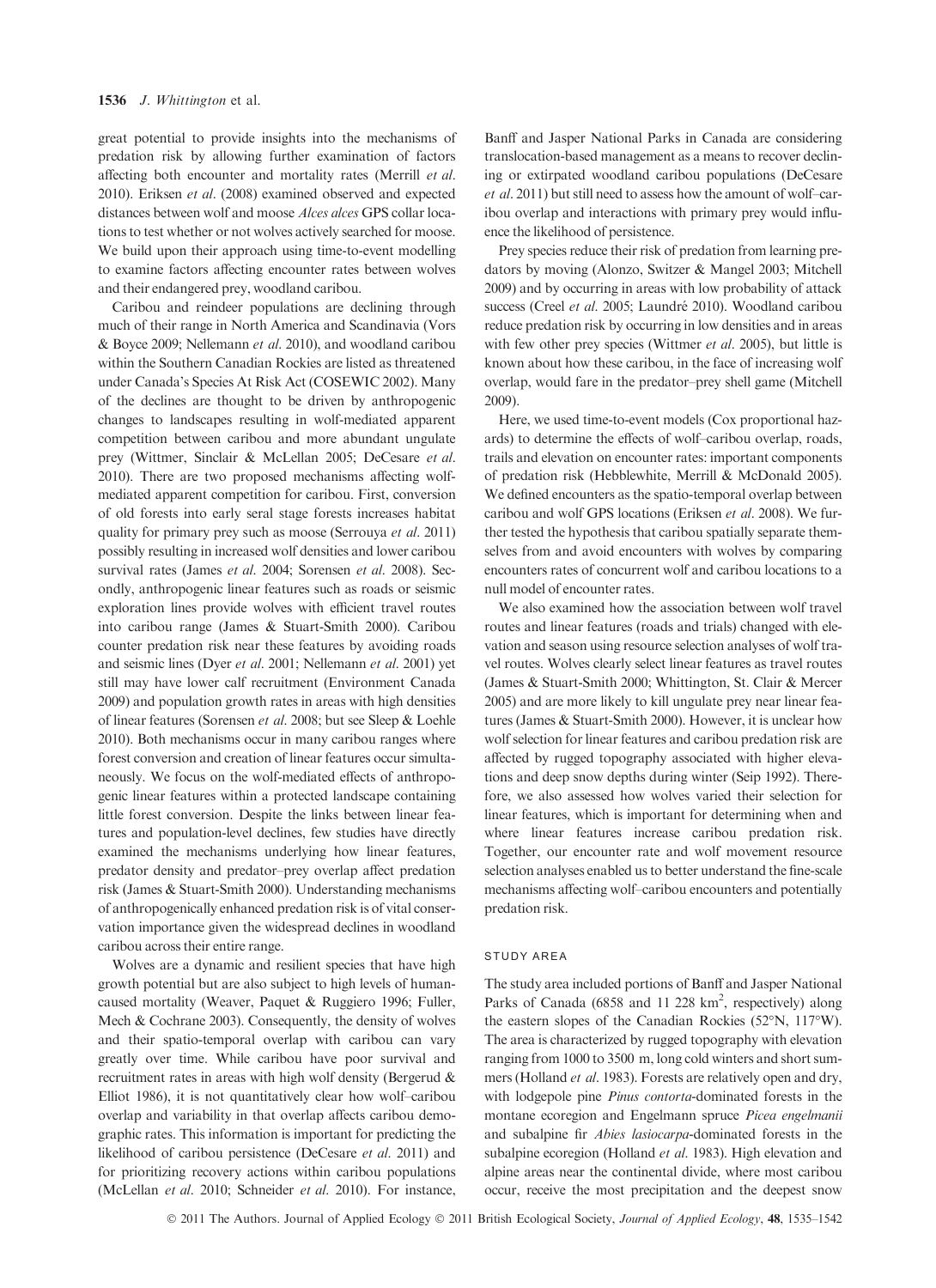depths. In addition to wolves, the predator community also includes mountain lions Puma concolor, grizzly bears Ursus arctos, black bears Ursus americanus and wolverine Gulo gulo. Wolf diet includes elk Cervus elaphus, moose, mule deer Odocoileus hemionus, white-tailed deer Odocoileus virginianus, bighorn sheep Ovis canadensis, mountain goat Oreamnos americanus, caribou and beaver Castor canadensis, in approximate order of importance in the diet.

## Materials and methods

We collected GPS radio-collar (LOTEK, Aurora, ON, brands 3300, 4400) data from 35 adult female caribou and 37 male and female wolves from 11 packs from 2002 until 2010. Radio-collared wolves were at least 8 months old. Caribou were captured using helicopter net gun during winter, and wolves were captured using helicopter net gun and darting in winter, and foot-hold trapping in summer according to Parks Canada and University of Montana animal capture protocols (Animal Use Protocol 059–09MHWB-122209). GPS fix schedules ranged from fixes every 15 min to every 6 h, and effects of habitat-induced GPS bias on habitat models were minimal because of high fix rates around 85%. Data were collected from four caribou subpopulations including the Tonquin, Maligne and Brazeau in Jasper National Park and Banff in the northern portion of Banff National Park.

## WOLF–CARIBOU ENCOUNTER RATES

We first examined the effects of wolves, linear features, elevation and differences in caribou subpopulations on wolf–caribou encounter rates using Cox proportional hazard models (Harrell 2001). Encounters were defined as when a wolf travelled within 1.285 km (median 6-h wolf step length) of a caribou location on the same year and calendar day (same-year encounter) or a different year and same calendar day (across-years encounter; analysis conducted to test hypotheses explained below) (Fig. 1). Our detection distance was likely to be within a wolf's sensory detection range (Mech & Boitani 2003) and was similar to a detection distance of  $1.5 \text{ km}$  for wolves in other studies (Muhly et al. 2010). Furthermore, the effects of the distance



Fig. 1. Examples of wolf–caribou encounters showing a wolf movement path along a road and caribou locations resulting in a same-year encounter with no caribou mortality, same-year encounter resulting in mortality and an across-years encounter (same calendar day but different year), Jasper National Park.

threshold did not strongly affect univariate model coefficients (see Fig. S1, Appendix S1 in Supporting Information). Some wolves encountered caribou on successive days, but to ensure independence, we only classified the first day as an encounter.

We addressed encounter rates from the caribou's perspective using a temporal resolution of one caribou location per day. For each location, we determined whether or not an encounter occurred and calculated distance to nearest linear feature (road or trail; km), elevation (km), late winter wolf pack size, whether or not the wolf pack was transient, and a wolf–caribou utilization distribution overlap index (UDOI) (Fieberg & Kochanny 2005). UDOI is based on the product of two utilization distributions, usually ranges between zero (no overlap) and 1 (100% overlap of uniformly distributed locations) but can  $be \geq 1$  and is thought to be the most appropriate metric of space-use sharing. When calculating the UDOI, we subsampled GPS data to a 6-h fix rate so that all animals had the same fix frequency. We calculated separate UDOIs for each season (summer = June–August; autumn = September–November; winter = December–February; spring = March–May). We limited the encounter analyses to GPScollared wolves and caribou with a UDOI  $>0.001$  to include only animals that had a nonzero probability of encounter. We centred the explanatory variables on their median value (Harrell 2001) and performed univariate analyses to remove correlated  $(r > |0.5|)$  or variance inflation factor > 3) and uninformative variables. Linear features included all roads and trails used by the public within the parks. In winter, some but not all roads were ploughed and level of snow compaction varied greatly amongst trails. We considered wolf packs that formed for 1–3 years and then dispersed as transient wolf packs (Fuller, Mech & Cochrane 2003). These wolf packs could have disproportionately large effects on caribou because they often occur in lower-quality wolf habitats, which include higher elevation caribou ranges (sensu Kauffman et al. 2007). We compared competing models with all combinations of the remaining variables using Akaike Information Criterion (AIC), selected the top-ranked models with  $\triangle AIC$ <2 and averaged model coefficients and standard errors over the topranked models (Burnham & Anderson 2002).

We used Cox proportional hazard models to determine how wolves and linear features (roads and trails) affected caribou encounter rates. We used 1 June as a recurrent time of origin (Fieberg & DelGiudice 2009) because it is the start of a biological year when caribou are born and because the seasonal baseline hazard was not correlated with most annually changing explanatory variables of interest (J. Whittington unpublished data). We estimated the effects of wolves, linear features and topography on encounter rates using a generalized linear mixed model (GLMM) formulation of the Cox model (Whitehead 1980; Fieberg & DelGiudice 2009) with a Poisson distribution and a random intercept for each caribou (Yau 2001; Donohue & Xu 2010). We used natural splines with four fixed knots at the  $0.05$ ,  $0.35$ , 0.65 and 0.95 quantiles of days since 1 June (Harrell 2001) to estimate the underlying baseline hazard.

The analyses used both same-year and across-years encounters. The across-years encounters provided a null model that allowed us to test the hypothesis that caribou evaded wolf encounters. To test this hypothesis, we compared models with and without the covariate from the same year (vs. across year) and its interaction with UDOI. The across-years encounters assumed that within their home ranges, caribou did not change their movements on a yearly time-scale to avoid wolf predation and that wolves did not change their movements on a yearly scale to search for caribou. However, if those assumptions did not hold and caribou adapted to real-time changes in wolf distribution, then we expected encounter rates for the same-year data to be lower than encounter rates for across-years data and that the

© 2011 The Authors. Journal of Applied Ecology © 2011 British Ecological Society, Journal of Applied Ecology, 48, 1535–1542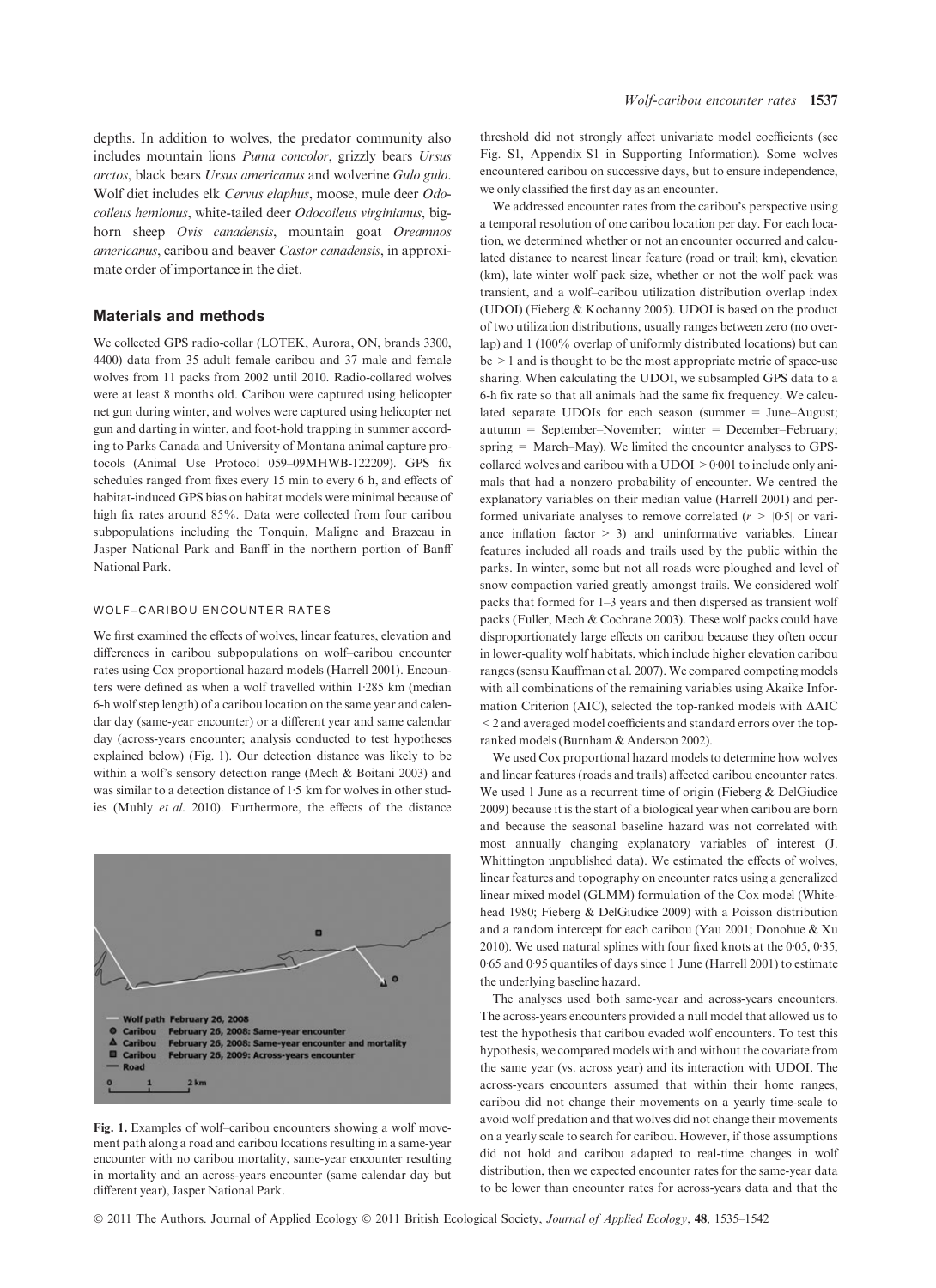#### 1538 J. Whittington et al.

 $\beta$  coefficients from Cox models for the wolf–caribou overlap index would be lower for same-year analysis. Conversely, if wolves actively searched for caribou, then we expected encounter rates for the sameyear data to be higher and  $\beta$  coefficients for the wolf–caribou overlap index to be higher than in the across-years data. Furthermore, the interaction between same year and UDOI allowed us to examine the effects of increasing overlap on predator–prey behavioural dynamics.

## CARIBOU MORTALITY

We determined the cause of caribou mortalities by conducting aerial telemetry on a total of 53 caribou fitted with VHF or GPS radio-collars every 4–6 weeks. When radio-collars emitted a mortality signal, we investigated the mortality site and determined cause of death by looking for evidence of predation. We classified mortalities as wolfcaused or other based on signs of chase sequences, haematomas, carcass disarticulation, wolf tracks and wolf GPS data. We then assessed how season affected caribou vulnerability to predation by comparing the baseline hazards of encounter rates and wolf-caused caribou mortalities. We graphically compared the hazards because our limited number of known wolf-caused mortalities prohibited rigorous statistical comparisons.

## WOLF TRAVEL RESOURCE SELECTION

We tested how wolf selection for linear features varied with elevation and season using resource selection function (RSF) models of wolf travel routes (Manly et al. 2002). We considered that wolves searched for prey while travelling (MacNulty, Mech & Smith 2007) and thus discriminated wolf travel from other states (resting, feeding on kills). We first rarefied the data into 2-h fix intervals and removed resting or feeding location where wolves spent >6 h within a 300 m radius over 4 days (Webb, Hebblewhite and Merrill 2008). To test for selection of linear features, we compared attributes of wolf travel locations to an equal number of random locations within each individual wolf's home range estimated with a 95% adaptive kernel home range. We then developed a base RSF model with the explanatory variables known to strongly influence wolf movements (Whittington, St. Clair & Mercer 2005; Hebblewhite & Merrill 2008) and then compared five models with interactions between linear features (on or off a trail or road), elevation and season. We considered the three-way interaction between linear feature, elevation and season because one of our competing hypotheses was that wolf selection for linear features would increase in areas with difficult travel conditions such as in rugged topography at high elevations during winter. Explanatory variables used in the baseline RSF model were as follows: elevation (km), slope (degrees), southern aspects  $(-1 \times \text{cosine[aspect]})$ , land cover (Hebblewhite & Merrill 2008) and distance to nearest edge (km). We defined edge as the border between forests and open land-cover classes (herbaceous, shrubs, deciduous, rock, water), and we used a decay term for distance  $(1-\exp^{-2} \times \text{distance})$  that was used for grizzly bears (Nielsen, Cranston & Stenhouse 2009). We used GLMMs with a logit link and a random intercept for each wolf, and we centred explanatory variables on their median value to improve model convergence. We generated models using data from 30 randomly selected wolves and validated the models with the remaining seven wolves using the area under the receiving operating characteristic curve (ROC) and the Spearman rank correlation coefficients between bin rank and areaadjusted frequencies of used locations (Boyce et al. 2002). All analyses were conducted using R 2.12.0 (R Development Core Team 2010) with the adehabitat (Calenge 2006), survival (Therneau & Lumley 2009) and lme4 (Bates & Maechler 2010) packages.

## **Results**

#### WOLF–CARIBOU ENCOUNTER RATES

Eight of the 11 wolf packs (28 of the 37 wolves) had home ranges that overlapped with caribou home ranges. We recorded 58 independent same-year encounters of 9695 wolf– caribou days and 365 across-years encounters of 67 209 caribou wolf days. This resulted in daily same-year encounter rates of 0.6% (Banff = 1.8%; Brazeau = 1.0%; Maligne = 0.4%; and Tonquin  $= 0.5\%$ ) and daily across-years encounter rates of 0.5% (Banff =  $1.8\%$ ; Brazeau =  $1.1\%$ ; Maligne = 0.4%; and Tonquin  $= 0.5\%$ ). Forty-four per cent of the 35 caribou encountered a GPS-collared wolf, and the number of encounters per caribou ranged from 0 to 9. Most wolf–caribou encounters occurred during the summer and autumn (Fig. 2a,b).

Encounter rates increased with increasing UDOI and transient wolf packs (Tables 1 & 2). Encounter rates also increased when caribou travelled to lower elevations and areas near linear features (Fig. 3). The Banff and Brazeau subpopulations had higher across-years encounter rates than the Tonquin. The interaction between same-year data and UDOI suggested that as UDOI increased, encounter rates for same-year data were higher than for across-years data. Model coefficients estimated using the same-year subset of encounters data were similar in direction but had wider confidence intervals, probably owing to a smaller sample size, than coefficients estimated with both same-year and across-years data (see Table S1, Appendix S1



Fig. 2. Seasonal distributions of (a) same-year encounters between female caribou and wolves ( $n = 58$ ), (b) across-years encounters  $(n = 365)$ , (c) wolf-caused mortality risk for caribou  $(n = 12)$  and (d) caribou mortalities  $(n = 23)$ , 2002–2010, Banff and Jasper National Parks. In the Cox proportional hazards encounters analysis, 1 June was used as the time of origin. Seasonal hazards were estimated using natural splines within a generalized linear mixed model, and shaded areas indicate 95% confidence intervals of the seasonal hazards. See text for more details.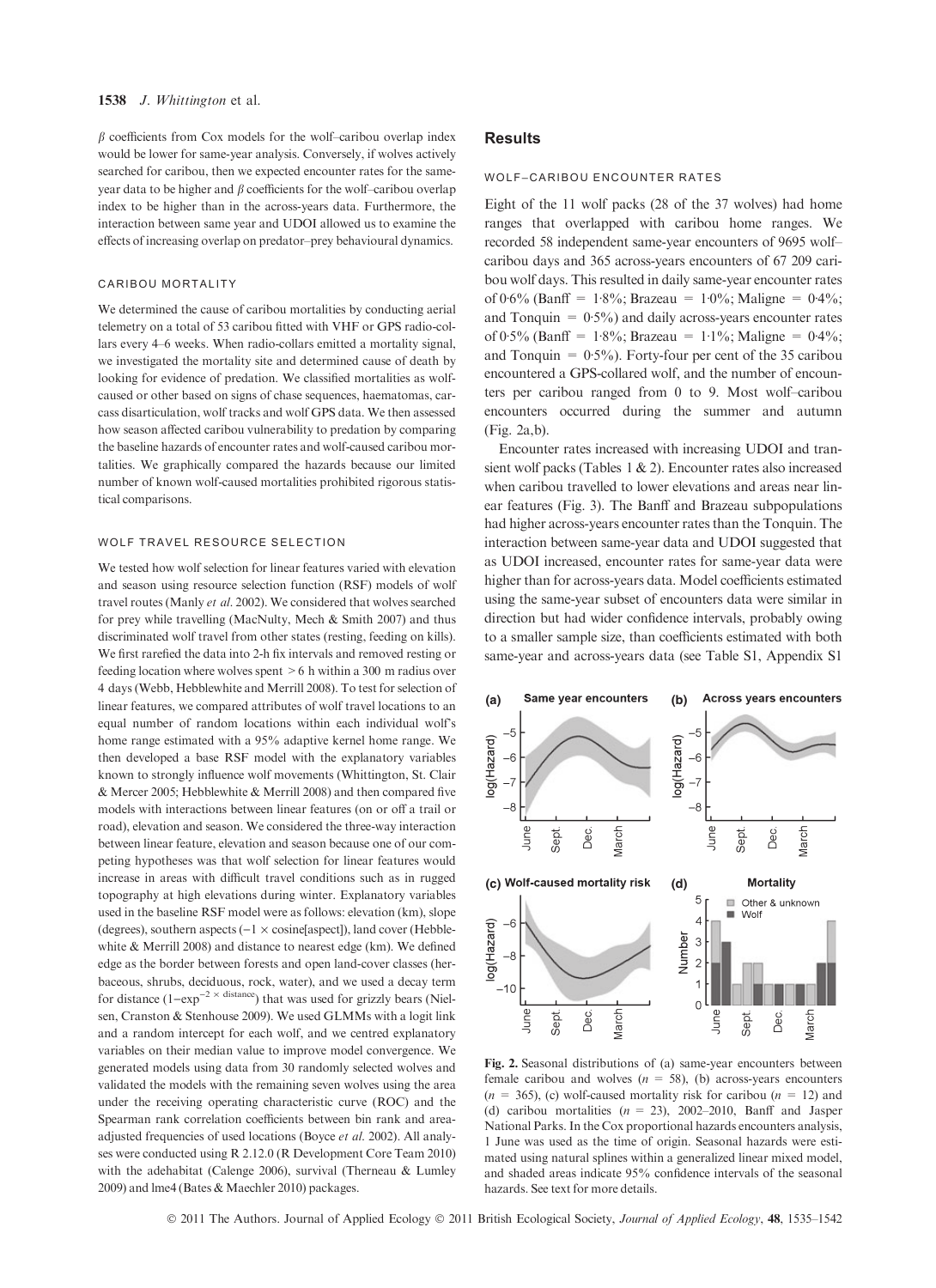Table 1. Top ranking models and Akaike weights ( $\omega$ ) for same-year and across-years wolf–caribou encounter rates (Cox proportional hazards) and wolf travel resource selection, 2002–2010, Banff and Jasper National Parks. Top ranking models were models with  $\Delta AIC < 20$  from the model with the lowest AIC value

| Rank                 | Model                                                                                                                                           |    | AAIC | $\omega$ |
|----------------------|-------------------------------------------------------------------------------------------------------------------------------------------------|----|------|----------|
| Encounters           | 423 encounters (58 same-year and 365 across-years) of 76904 wolf-caribou days                                                                   |    |      |          |
|                      | $UDOI + region + transient + elev + dlinear$                                                                                                    |    | 0.0  | 0.537    |
| 2<br>Wolf travel RSF | $UDOI + same-year + region + transient + elev + dlinear + UDOIsame-year$<br>30 wolves and 29638 locations; Validate 7 wolves and 2224 locations | 10 | 0.3  | 0.463    |
|                      | elev + slope + aspect-s + land cover + dist.edge + linear $\times$ elev $\times$ season                                                         | 26 |      |          |

AIC, Akaike Information Criterion; RSF, Resource selection function; UDOI, utilization distribution overlap index; elev, elevation; dlinear, distance to nearest linear feature (km); aspect-s,  $-1 \times \text{cosine}(\text{aspect})$ ; dist. edge,  $1-\exp^{(-2 \times \text{distance to nearest edge})}(\text{km})$ ; linear, on or off linear feature.

Table 2. Model averaged coefficients, standard errors and 95% confidence intervals from top-ranked models of wolf–caribou encounters from Table 1, 2002–2010, Banff and Jasper National Parks. Model estimates for the intercept and splines are not shown

| Variable            | B        | <b>SE</b> | $B\cdot SE^{-1}$ | 95% CI           |
|---------------------|----------|-----------|------------------|------------------|
| Dlinear             | $-0.154$ | 0.040     | $-3.8$           | $-0.232, -0.076$ |
| Elevation           | $-1.277$ | 0.278     | $-4.6$           | $-1.822, -0.732$ |
| Region:             | 1.374    | 0.387     | 3.5              | 0.615, 2.133     |
| Banff vs. Tonquin   |          |           |                  |                  |
| Region:             | 0.820    | 0.243     | 3.4              | 0.344, 1.296     |
| Brazeau vs. Tonquin |          |           |                  |                  |
| Region:             | $-0.027$ | 0.235     | $-0.1$           | $-0.488, 0.434$  |
| Maligne vs. Tonquin |          |           |                  |                  |
| Transient           | 0.697    | 0.177     | 3.9              | 0.350, 1.044     |
| <b>UDOI</b>         | 0.650    | 0.117     | 5.6              | 0.421, 0.879     |
| Same-year           | 0.013    | 0.071     | 0.2              | $-0.126, 0.152$  |
| UDOI: same-year     | 0.248    | 0.121     | 2.0              | 0.011, 0.485     |
|                     |          |           |                  |                  |

UDOI, utilization distribution overlap index.

in Supporting Information). There was also no effect of the number of wolves collared per wolf pack (mean  $= 1.4$ , range 1–3) on UDOI (J. Whittington, unpublished data).

#### CARIBOU MORTALITY PATTERNS

We recorded 23 mortalities from radio-collared caribou of which at least 12 were caused by wolves. Wolf-caused caribou mortalities occurred throughout the year, and most mortality occurred from April to July (Fig. 2c,d). Conversely, most encounters occurred during the late summer and autumn. Thus, the risk of mortality for adult female caribou was not directly proportional to their risk of encounter.

## WOLF TRAVEL RESOURCE SELECTION

The top-ranked RSF model for wolf travel included a strong three-way interaction between being on or off linear features, elevation and season (Table 1, Table S2). Wolf selection for trails and roads increased with increasing elevation, especially during autumn, winter and spring (Table 3, Fig. 4). The wolves strongly selected lower elevations during winter and spring and used higher elevations more during summer and

#### **Cumulative probability of encounters**



Fig. 3. Cumulative probability of a wolf–caribou encounter with 95% confidence intervals for female caribou on and 5 km from linear features such as roads and trails, 2002–2010, Banff and Jasper National Parks. Ninety-five per cent of caribou locations occurred within  $5.3 \text{ km}$  from roads and trails.

autumn, which was also when caribou had the highest risk of wolf encounter. The RSF model differentiated between the used and random locations well for both the model training (ROC = 0.80, Spearman rank correlation coefficient = 0.98) and withheld validation ( $ROC = 0.73$ , Spearman rank correlation coefficient =  $0.91$ ) data sets.

## **Discussion**

Woodland caribou populations are thought to persist in areas with large-scale wolf densities lower than six wolves per 1000 km2 (Bergerud & Elliot 1986). We found that encounter rates were driven by spatial–temporal overlap between wolves and caribou but not late winter wolf pack size. Moreover, the effect of overlap was stronger for the same-year data compared to our null model of across-years data. This suggests that during periods of high overlap, wolves win the predator–prey

© 2011 The Authors. Journal of Applied Ecology © 2011 British Ecological Society, Journal of Applied Ecology, 48, 1535–1542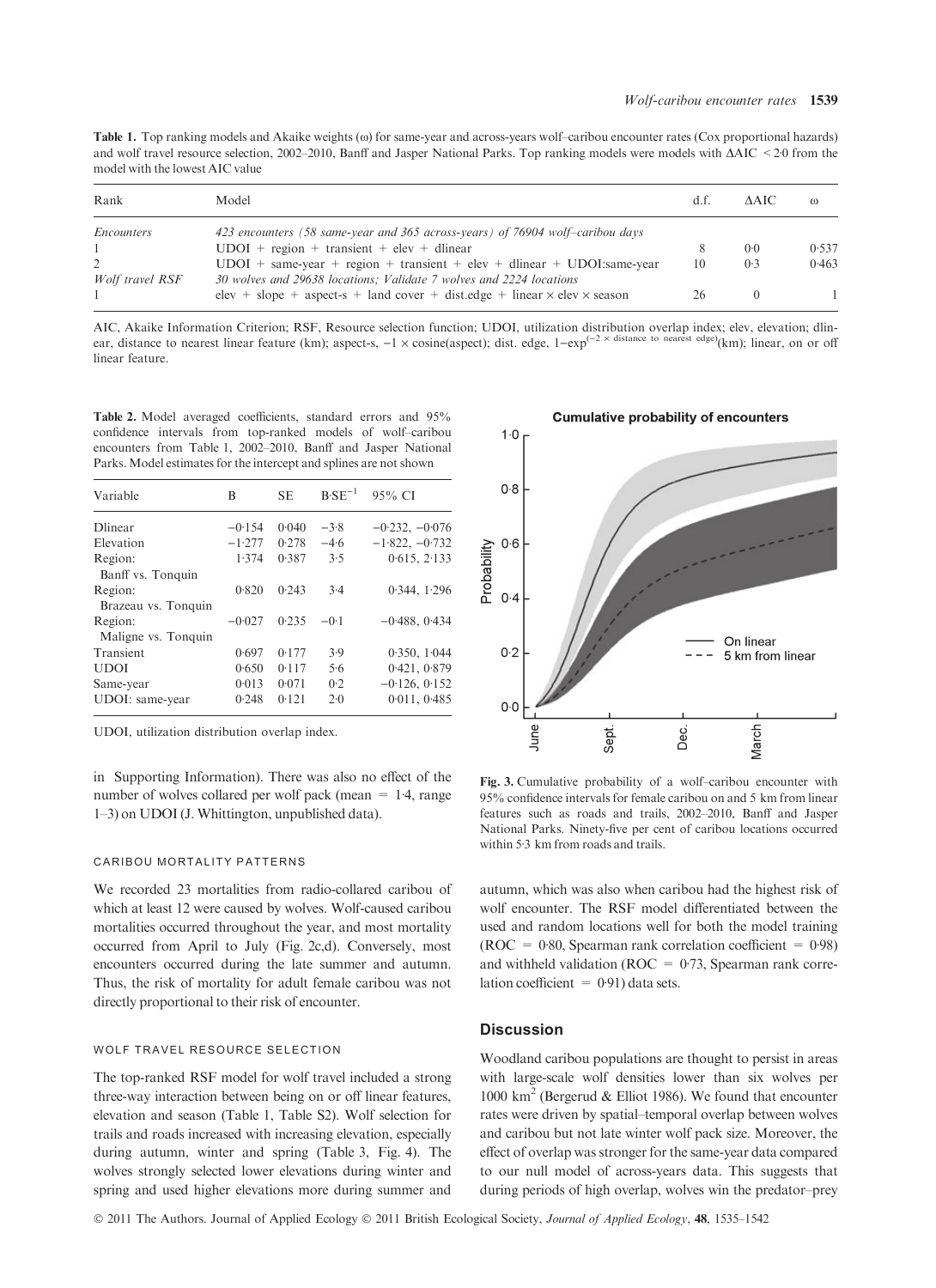Table 3. Resource selection function (RSF) model averaged coefficients, standard errors and 95% confidence intervals for wolf travel locations, 2002–2010, Banff and Jasper National Parks

| Variable                                  | B                        | <b>SE</b>       |                       | $B\text{-}SE^{-1}$ 95% CI |
|-------------------------------------------|--------------------------|-----------------|-----------------------|---------------------------|
| Elevation                                 | $-1.039$ 0.075 $-14.0$   |                 |                       | $-1.185, -0.893$          |
| Aspect south                              |                          | $0.095$ $0.021$ | 4.5                   | 0.053, 0.136              |
| Slope                                     | $-0.050$ $0.002$ $-29.7$ |                 |                       | $-0.054, -0.047$          |
| Dedge                                     | $-1.209$ 0.062 $-19.6$   |                 |                       | $-1.330, -1.088$          |
| Land cover: reference conifer closed      |                          |                 |                       |                           |
| Barren                                    |                          | $0.262$ $0.053$ | $5-0$                 | 0.158, 0.366              |
| Conifer open                              |                          | $0.159$ $0.045$ | 3.6                   | 0.071, 0.247              |
| Herb high elevation                       |                          | $1.229$ 0.072   | $17-2$                | 1.089, 1.369              |
| Herb low elevation                        |                          | $0.752$ $0.101$ | 7.5                   | 0.554, 0.950              |
| Mixed deciduous                           |                          | $0.448$ $0.107$ | 4.2                   | 0.238, 0.659              |
| Shrub                                     |                          | $0.773$ $0.060$ | 12.9                  | 0.655, 0.890              |
| Water rock                                |                          | $0.155$ $0.075$ | 2.1                   | 0.007, 0.302              |
| Season: reference summer                  |                          |                 |                       |                           |
| Autumn                                    | $-0.003$ 0.045           |                 | $-0.1$                | $-0.092, 0.085$           |
| Spring                                    | $-0.190$ 0.041           |                 | $-4.6$                | $-0.270, -0.109$          |
| Winter                                    | $-0.144$ $0.047$ $-3.1$  |                 |                       | $-0.236, -0.053$          |
| Linear                                    |                          |                 | $0.600$ $0.101$ 5.9   | 0.402, 0.799              |
| Linear $\times$ elevation                 |                          |                 | $0.424$ $0.247$ $1.7$ | $-0.061, 0.908$           |
| Linear $\times$ autumn                    |                          | $0.281$ $0.166$ | 1.7                   | $-0.045, 0.607$           |
| Linear $\times$ spring                    | $-0.170$ 0.149           |                 | $-1.1$                | $-0.461, 0.122$           |
| Linear $\times$ winter                    |                          | $0.039$ $0.166$ | 0.2                   | $-0.287, 0.364$           |
| Elevation $\times$ autumn                 | $-0.352$ $0.100$         |                 | $-3.5$                | $-0.548, -0.157$          |
| Elevation $\times$ spring                 | $-1.795$ 0.097 $-18.5$   |                 |                       | $-1.984, -1.605$          |
| Elevation $\times$ winter                 | $-1.552$ 0.105 $-14.8$   |                 |                       | $-1.757, -1.347$          |
| Linear $\times$ elevation $\times$ autumn |                          | $0.886$ $0.417$ | $2 \cdot 1$           | 0.068, 1.703              |
| Linear $\times$ elevation $\times$ spring |                          | $0.570$ $0.354$ | 1.6                   | $-0.123$ , 1.263          |
| Linear $\times$ elevation $\times$ winter |                          | $0.563$ $0.404$ | $1-4$                 | $-0.229, 1.353$           |

shell game and that caribou are unable to avoid encounters with wolves. Encounter rates with wolves increased when caribou moved near linear features and wolves showed strong selection for linear features, especially at high elevations near caribou range. The two results suggest that the addition of linear features into caribou range would likely increase encounter rates and predation risk. Snow compaction of linear features in caribou range could have an especially large effect in mid-winter when deep unconsolidated snow normally restricts wolves to the valley bottoms (Paquet et al. 2010). Our results support other studies where caribou face an increased risk of predation near linear features (James & Stuart-Smith 2000) and have lower recruitment rates (Environment Canada 2009) and potentially lower population growth rates in areas with a high density of linear features (Sorensen et al. 2008; but see Sleep & Loehle 2010).

Our subpopulation-specific encounter rates ranked similarly to estimates of subpopulation-specific survival rates (DeCesare et al. 2011). Banff, which historically had the smallest but now extirpated subpopulation (DeCesare *et al.* 2011), had the highest encounter rates. Encounter rates in Banff were three times higher than the Tonquin, which had the highest survival rates and the largest number of caribou. Thus, predicted survival rates for Banff translocation scenarios may be optimistic (DeCesare et al. 2011). The Brazeau also had higher encounter rates and lower survival rates than the Tonquin and now has  $<$  20 caribou remaining. The Maligne had surprisingly similar encounter rates to the Tonquin given that it has lower survival



Fig. 4. The influence of season and elevation on wolf resource selection for linear features (roads and trails) as travel routes, 2002–2010, Banff and Jasper National Parks. Shaded areas indicate 95% confidence intervals. Wolf selection for low elevations was strongest during winter and spring. Wolf selection for linear features increased with elevation, especially during autumn, winter and spring.

rates and <10 animals remain. These results emphasize the conservation relevance of encounter rates as a useful measure of predation risk for threatened species.

Transient wolf packs encountered caribou more frequently than stable wolf packs. Transient packs have higher predation rates on caribou (Kojola et al. 2004), and translocation success of caribou to Idaho also appeared to depend on regional and temporally varying predator use of caribou range (Compton, Zager & Servheen 1995). Similarly, populations of others species such as bighorn sheep also appear to be driven by transient predators and stochastic predation events (Festa-Bianchet et al. 2006). Thus, transient predators, with a limited contribution to the viability of their own population, could have large effects on recovery actions for small populations. Unfortunately, little is known about patterns of density-dependent habitat selection by predators, but reductions in predator density overall would tend to reduce use of suboptimal habitat by transient predators (e.g. Kauffman et al. 2007).

Despite the importance of wolf overlap and resource selection for increasing encounter rates, and the close link between encounter rates and population growth rate (DeCesare et al. 2011), the seasonal distribution of encounter rates did not mirror the seasonal distribution of a limited sample of adult female mortalities. Most wolf–caribou encounters occurred during the summer and autumn, which is when wolves also showed the strongest selection for high elevations, whereas most wolfcaused mortality occurred during the spring and summer. Several biological mechanisms that mediate the risk of death given an encounter could explain the apparent discrepancy between risk of encounter and mortality. Annual variation in prey group size could reduce risk (McLellan et al. 2010), caribou could be in better body condition and better able to reduce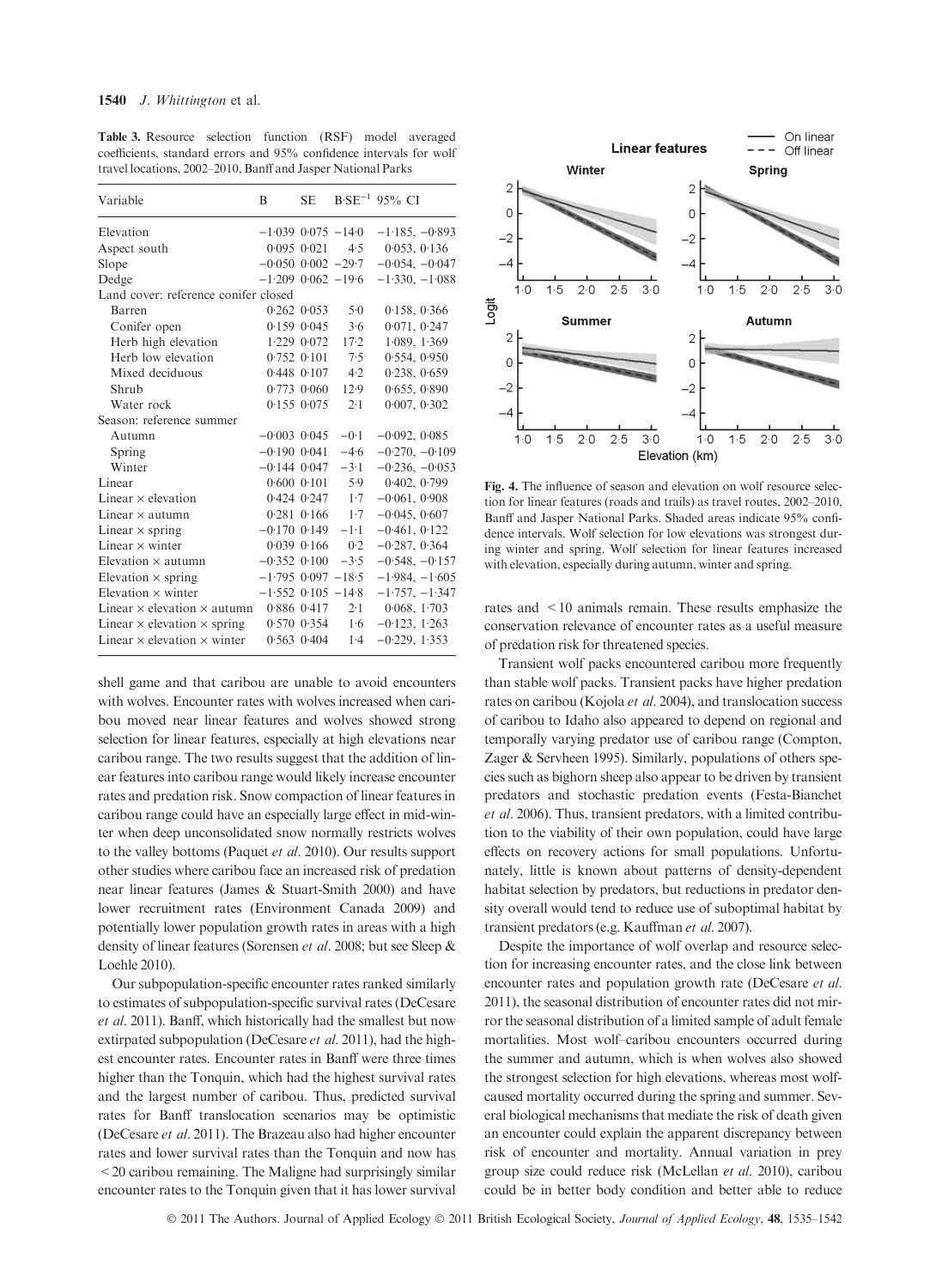predation risk during summer, or wolf encounters with caribou could be incidental to wolf selection for other prey species during summer (Latham et al. 2011; Robinson et al. 2011, In revision). Similarly, caribou in our study could be more susceptible to predation given an encounter during late winter when snow crusts enable wolves to easily predate upon caribou. Finally, other cohorts of the population, such as calves, may be more susceptible to predation given an encounter (Gustine *et al.*) 2006). The seasonal distribution of caribou mortality in other studies was similar to our distributions of encounter rates and wolf-caused mortality. Most wolf-caused caribou predation occurred during summer in Alberta (McLoughlin et al. 2003), Saskatchewan (Rettie & Messier 1998) and British Columbia (Kinley & Apps 2001; Wittmer et al. 2005). In Norway, wolf predation on reindeer occurred during summer, autumn and early winter but rarely in late winter (Kojola et al. 2004).

Our results suggest that when evaluating population persistence (Wittmer, Ahrens & McLellan 2010), ranking caribou populations for recovery (Schneider et al. 2010) or considering translocations to augment existing populations (DeCesare et al. 2011), wildlife managers need to consider not just the density of predators but also factors that influence the components of predation risk, especially encounters. The creation of linear features increased caribou risk of encounters and predation from wolves and potentially displace caribou from highquality habitat (Nellemann et al. 2001; Vistnes & Nellemann 2008; Nellemann et al. 2010). Moreover, reclamation of linear features could increase habitat quality, improve conditions for recolonization of historic range (Nellemann et al. 2010) and reduce predation risk. Our approach for examining the effects of linear features and other factors on encounter rates and predation risk could have wide applicability to other threatened and endangered species.

#### Acknowledgements

We thank Parks Canada for funding data collection and analysis for this research. The views expressed herein are those of the authors and not necessarily of Parks Canada. Funding for our research programme was also provided by the Alberta Conservation Association, Alberta Department of Sustainable Resource Development, British Columbia Ministry of the Environment, Canadian Association of Petroleum Producers, Petroleum Technology Alliance Canada, Royal Dutch Shell, University of Calgary, University of Montana, Weyerhaeuser Company, and World Wildlife Fund. We thank our research collaborators including but not limited to A. Dibb, B. Hunt, K. McCleary, G. Mercer, S. Otway and H. Robinson. We also thank two anonymous reviewers who substantially improved the quality of this manuscript.

## References

- Alonzo, S., Switzer, P. & Mangel, M. (2003) Ecological games in space and time: the distribution and abundance of Antarctic krill and penguins. Ecology, 84, 1598–1607.
- Bates, D. & Maechler, M. (2010) lme4: Linear mixed-effects models using S4 classes. R package version 0.999375-35.
- Bergerud, A. & Elliot, J. (1986) Dynamics of caribou and wolves in northern British Columbia. Canadian Journal of Zoology, 64, 1515–1529.
- Boyce, M.S., Vernier, P.R., Nielsen, S.E. & Schmiegelow, F.K.A. (2002) Evaluating resource selection functions. Ecological Modelling, 157, 281–300.
- Brown, J., Laundré, J. & Gurung, M. (1999) The ecology of fear: optimal foraging, game theory, and trophic interactions. Journal of Mammalogy, 80, 385-399.
- Burnham, K.P. & Anderson, D.R. (2002) Model Selection and Inference: A Practical Information-Theoretic Approach, 2nd edn. Springer-Verlag, New York, USA.
- Calenge, C. (2006) The package adehabitat for the R software: tool for the analysis of space and habitat use by animals. Ecological Modelling, 197, 1035.
- Compton, B.B., Zager, P. & Servheen, G. (1995) Survival and mortality of translocated woodland caribou. Wildlife Society Bulletin, 23, 490–496.
- COSEWIC (2002) Committee on the Status of Endangered Wildlife in Canada. Environment Canada, Ottawa, Ontario.
- Creel, S., Winnie, J., Maxwell, B., Hamlin, K. & Creel, M. (2005) Elk alter habitat selection as an antipredator resonse to wolves. Ecology, 86, 3387-3397.
- Creel, S., Christianson, D., Liley, S. & Winnie, J. (2007) Effects of predation risk on reproductive physiology and demography in elk. Science, 315, 960.
- DeCesare, N.J., Hebblewhite, M., Robinson, H. & Musiani, M. (2010) Endangered, apparently: the role of apparent competition in endangered species management. Animal Conservation, 13, 353–362.
- DeCesare, N.J., Whittington, J., Robinson, H., Hebblewhite, M., Bradley, M., Neufeld, L. & Musiani, M. (2011) The role of translocation in recovery of Woodland caribou populations. Conservation Biology, 25, 365–373.
- Donohue, M. & Xu, R. (2010) phmm: Proportional Hazards Mixed-effects Model (PHMM). R package version 0.6.3.
- Dyer, S.J., O'Neill, J.P., Wasel, S.M. & Boutin, S. (2001) Avoidance of industrial development by woodland caribou. The Journal of Wildlife Management, 65, 531–542.
- Environment Canada (2009) Scientific Review for the Identification of Critical Habitat for Woodland Caribou (Rangifer tarandus caribou) Boreal Population, in Canada. Environment Canada, Ottawa, Ontario, Canada.
- Eriksen, A., Wabakken, P., Zimmermann, B., Andreassen, H.P., Arnemo, J.M., Gundersen, H., Milner, J.M., Liberg, O., Linnell, J., Pedersen, H.C., Sand, H., Solberg, E.J. & Storaas, T. (2008) Encounter frequencies between GPS-collared wolves (Canis lupus) and moose (Alces alces) in a Scandinavian wolf territory. Ecological Research, 24, 547–557.
- Festa-Bianchet, M., Coulson, T., Gaillard, J.-M., Hogg, J.T. & Pelletier, F. (2006) Stochastic predation events and population persistence in bighorn sheep. Proceedings. Biological Sciences/The Royal Society, 273, 1537-1543.
- Fieberg, J. & DelGiudice, G.D. (2009) What time is it? Choice of time origin and scale in extended proportional hazards models. Ecology, 90, 1687–1697.
- Fieberg, J. & Kochanny, C.O. (2005) Quantifying home-range overlap: the importance of the utilization distribution. The Journal of Wildlife Management, 69, 1346–1359.
- Fryxell, J.M., Mosser, A., Sinclair, A.R.E. & Packer, C. (2007) Group formation stabilizes predator–prey dynamics. Nature, 449, 1041–1043.
- Fuller, T.K., Mech, L. & Cochrane, J.F. (2003) Wolf population dynamics. Wolves: Behavior, Ecology, and Conservation (eds L. Mech & L. Boitani), pp. 161–190. University of Chicago Press, Chicago USA.
- Gustine, D.D., Parker, K.L., Lay, R.J., Gillingham, M.P. & Heard, D.C. (2006) Calf survival of woodland caribou in a multi-predator ecosystem. Wildlife Monographs, 165, 1–32.
- Harrell, F.E. (2001) Regression Modelling Strategies with Applications to Linear Models, Logistic Regression, and Survival Analysis. Springer-Verlag New York Inc, New York.
- Hebblewhite, M. & Merrill, E. (2008) Modelling wildlife–human relationships for social species with mixed-effects resource selection models. Journal of Applied Ecology, 45, 834–844.
- Hebblewhite, M., Merrill, E.H. & McDonald, T.L. (2005) Spatial decomposition of predation risk using resource selection functions: an example in a wolf – elk predator–prey system. Oikos, 1, 101–111.
- Holland, W., Coen, G., Holroyd, G. & Van Tighem, K. (1983) Ecological (Biophysical) Land Classification of Banff and Jasper National Parks. Alberta Institute of Pedology, Edmonton, AB.
- Holling, C.S. (1959) The components of predation as revealed by a study of small mammal predation of the European pine sawfly. Canadian Enomologist, 91, 293–320.
- James, A.R. & Stuart-Smith, A.K. (2000) Distribution of caribou and wolves in relation to linear corridors. The Journal of Wildlife Management, 64, 154–159.
- James, A., Boutin, S., Hebert, D., Rippin, A. & White, J. (2004) Spatial separation of caribou from moose and its relation to predation by wolves. The Journal of Wildlife Management, 68, 799–809.
- Kauffman, M.J., Varley, N., Smith, D.W., Stahler, D.R., MacNulty, D.R. & Boyce, M.S. (2007) Landscape heterogeneity shapes predation in a newly restored predator–prey system. Ecology Letters, 10, 690–700.
- Kinley, T. & Apps, C. (2001) Mortality patterns in a subpopulation of endangered mountain caribou. Wildlife Society Bulletin, 29, 158–164.